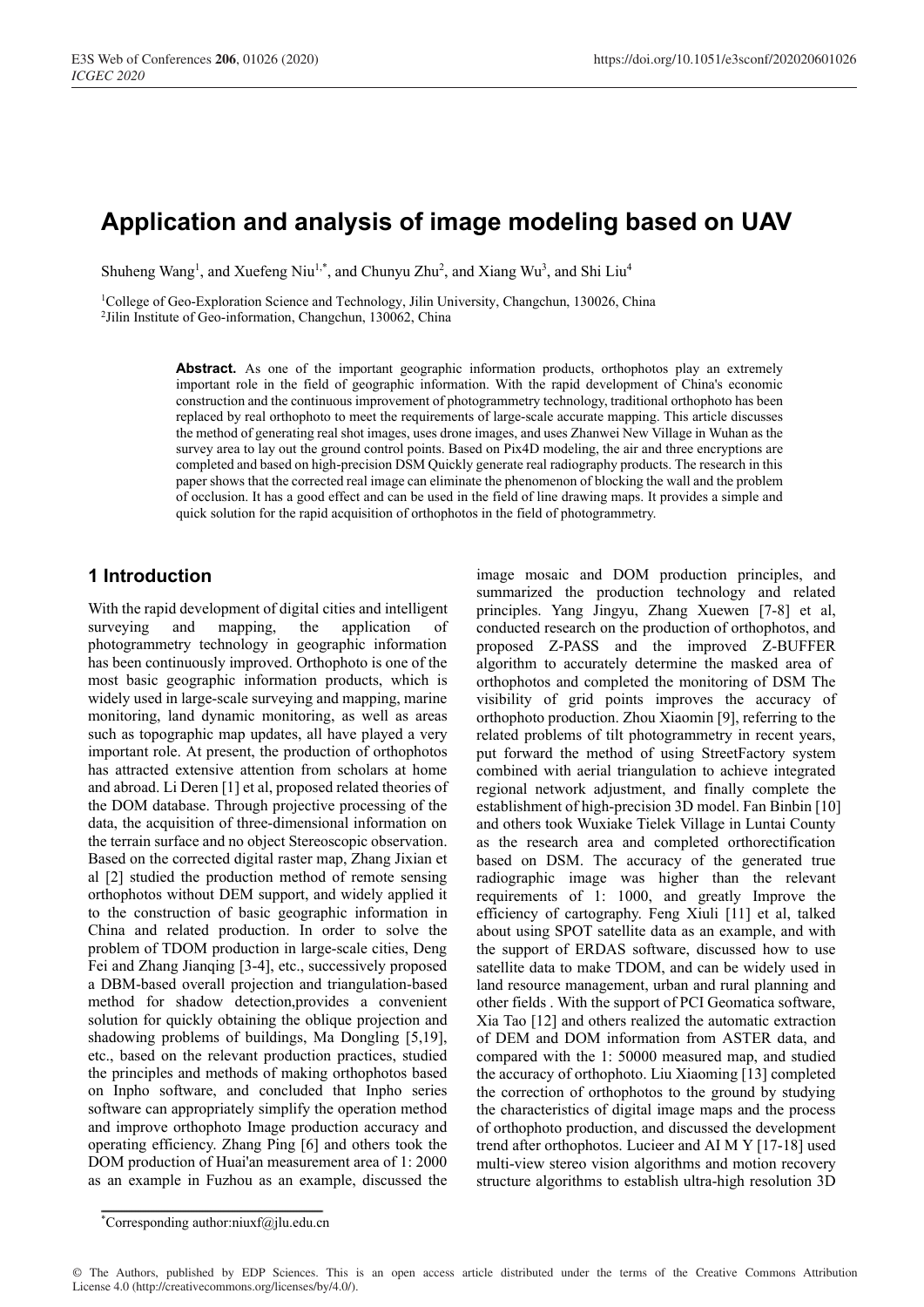models. The generated orthophotos were mainly used to evaluate the survival status of Antarctic moss.

The above scholars mainly studied the related software required for real shooting images and the production principle of real shooting images, and explained in detail the related accuracy and existing problems of making real shooting. In this experiment, Zhanwei Xincun in Wuhan was used as the research area. UAV aerial photography was used to collect data, set up image control points, complete the air and space encryption based on PIX4D modeling and generate point clouds, and generate and edit digital surface models. On the basis of DSM, it can quickly generate related products of real orthophotos, and verify and analyze the results of the generated orthophotos, which solves the problems of tilting and partial occlusion of the house, thus providing a simple way to quickly obtain orthophotos in the field of photogrammetry Shortcut.

# **2 Overview of the study area and data preparation**

Before making orthophoto maps, the following preparations need to be made [15-16]: (1) survey area overview and image data of the study area; (2) camera parameters and drone model: the camera parameters mainly include the height and width of the image, and Pixel size, etc; (3) Ground control point layout and aerial photo quality: The control point layout is realized by collecting and investigating topographic maps and control point results, and the aerial photo quality should strictly control the heading and lateral overlap to facilitate subsequent orthophotos Production. Among them, the layout of control points and the quality of aerial photos are the focus of this data preparation.

### **2.1 Overview of the study area**

The research area selected in this experiment is Zhanwei New Village in Hongshan District, Wuhan City, Hubei Province. The survey area is located in the southeast of Wuhan City. Most of them are residential buildings and roads. The terrain is relatively flat, suitable for testing the problem of housing shelter; The flight path is a serpentine flight, the area of the study area is about 0.323km2, the weather on the day of shooting is clear, The aerial photography of the aircraft was breezeless, cloudless, and the weather was clear. It is very suitable for using DJI UAVs to carry out aerial photography at different heights, different positions and angles to obtain building image data.



### **2.2 Data preparation**

#### *2.2.1 Camera parameters and drone model*

This test image was taken by DJI UAV. The model of the UAV is: DJI-FC6310R; the camera parameters are shown in Table 1:

**Table 1.** DJI-FC6310R camera parameters

| Image width<br>(pixels)           | 5472         | Camera center<br>point Y (pixels) | 1831.48 |
|-----------------------------------|--------------|-----------------------------------|---------|
| Image height<br>(pixels)          | 3468         | Camera sensor<br>width (mm)       | 13.1328 |
| Camera focal<br>length (pixels)   | 3639.<br>89  | Camera sensor<br>height (mm)      | 8.7552  |
| Camera center<br>point X (pixels) | 2736.<br>22. | Pixel size $(\mu m)$              | 24      |

### *2.2.2 Arrangement of control points and aerial quality*

The control points are laid out according to the actual conditions of the study area. Look for obvious object points in the survey area. The control points are evenly distributed along the route. The control points are located at the main trunk roads and house inflection points of Zhanwei Xincun and the intersection of roads. Observing their coordinates is conducive to air-to-air encryption. This drone flight has a total of 9 routes, flying in a serpentine shape. A total of 182 images are shot, and a total of 5 image control points are deployed to make real shooting images. The flight trajectory is shown below.



**Fig. 2.** The flight path of the uav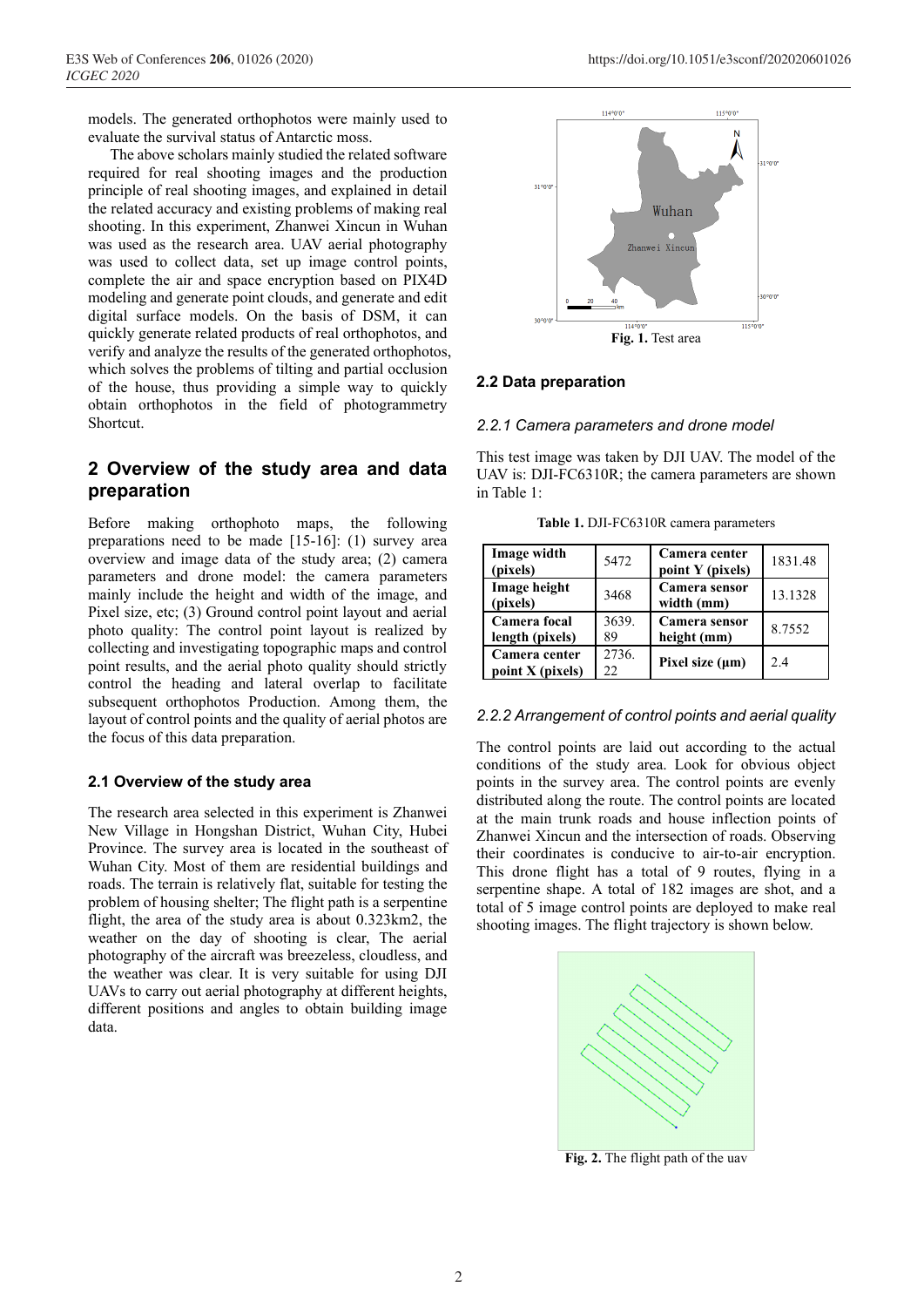The ideal degree of data acquisition directly determines the production effect of orthophotos. The flight requirements of traditional orthophoto aerial photography are different from those of real orthophotos. Among them, the data requirements for this aerial photo: the heading overlap must be at least 80%, and the side overlap must be at least 60%, and check whether there are breakpoints in the route and whether the images in the route are misaligned, and the base height ratio (B / H) It should be less than 0.3, and ensure that there is a 3° overlap in heading and sideways respectively. The requirements for the overlap of different types of cameras are as follows:

| Category            | <b>TDOM</b>                                 | General<br>orthophoto |
|---------------------|---------------------------------------------|-----------------------|
| ADS40               | Lateral direction is<br>greater than $70\%$ | 30-50% lateral        |
| DMC                 | 70-80%                                      | 30-60%                |
| UCD                 | 68-75%                                      | 30-60%                |
| 150mm frame<br>type | 80%                                         | 30-60%                |
| 300mm frame<br>tvpe | 80%                                         | 30-60%                |

| Table 2. Different camera overlap requirements |  |  |
|------------------------------------------------|--|--|
|------------------------------------------------|--|--|

### **3 Production of real shot images**

### **3.1 Air three encryption and 3D point cloud generation**

Aerial triangulation is the main method of air-to-air encryption. The common method today is to deploy image control points with certain representative properties in the field. Among them, the coordinate system used in this data three encryption is the CGCS2000 coordinate system, and the POS data of the drone image is imported from the file, so that the position information can accurately match the image. This projection is a Gauss-Kruger 3° band projection, and the central meridian is 114° east longitude. The data is shown in Table 3: Air triangulation is the main method of encryption of the air and air. The common method today is to represent the field layout. The nature of the image control point, the industry's method of empty three encryption to generate six internal orientation elements of each photo. Among them, the coordinate system used in this data three encryption is the CGCS2000 coordinate system, and the POS data of the drone image is imported from the file, so that the position information and the image can be accurately matched. This projection is a Gauss-Kruger 3° band projection, and the central meridian is 114° east longitude. The data is shown in Table 3:

**Table 3.**Coordinate system and central meridian

| Image<br><b>Coordinate System</b> | <b>WGS 84</b>         |
|-----------------------------------|-----------------------|
| Output                            | $CGCS2000 / 3-degree$ |
| <b>Coordinate System</b>          | Gauss-Kruger CM114E   |

This experiment uses Pix4D to complete automatic relative orientation and matching of image connection points. The modeling process is mainly divided into three parts [14]: first, input data first and edit related image attribute information; second, find relevant templates and parameters used for this experiment, one-click automatic empty three calculations For orientation elements, the point cloud matching is completed after the three-pass encryption test is passed, and a high-density three-dimensional point cloud is generated. Third, texture is added to the point cloud, and the texture mapping of the model is completed on the generated triangular mesh, and finally Related models after completion. Figure 3 is a schematic diagram of densely matching three-dimensional point clouds; Figure 4 is a schematic diagram of PIX4D-based empty three encryption.



**Fig. 3.** Densely matched 3d point clouds



**Fig. 4.** Empty three encryption diagram

### **3.2 DSM generation**

The photos with large overlapping degree obtained by using cross routes are used to generate the preliminary DSM through the multi-primitive and multi-image matching method. Secondly, the generated DSM is used to detect the occlusion area; then the occlusion area is analyzed and the texture is repaired to restore the stereo angle of the building [21]; Finally, the DSM editing is mainly done manually under the three-dimensional model to obtain high-precision DSM. Figures 5 and 6 show the actual terrain and the high-accuracy DSM editing process [22].



**Fig. 5.**The actual terrain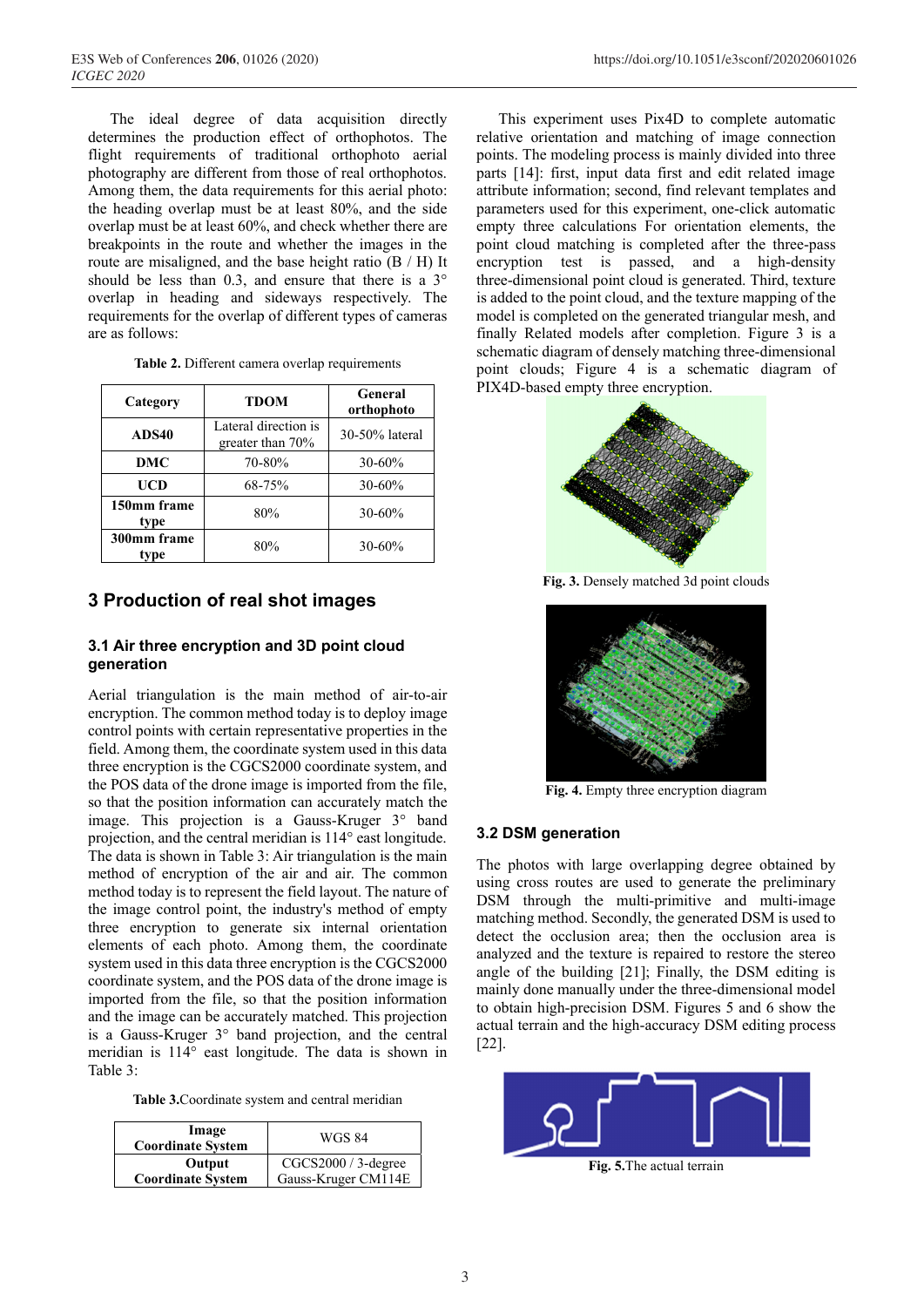

**Fig. 6.**Generated DSM profile

The biggest difference between making TDOM and traditional orthophotos is that TDOM orthorectification is based on DSM and DEM model. Therefore, the accuracy of the DSM and the production process directly affect the final result of the real shot image [20]. This article describes the generation process of DSM based on PIX4D three-dimensional modeling, and completes the corresponding occlusion analysis and texture repair. As shown in Figure 7.



**Fig. 7.** Digital surface model

### **3.3 Generation of real shot images**

This article discusses the method of making real shot images, and uses digital differential correction to eliminate all parallax. The resulting building maintains a vertical viewing angle and establishes a vertical view of the surface landscape, thereby effectively avoiding house tilting and shadowing. The impact of the district has restored the correct position of the building and completed the production of TDOM. The original image of this test is shown in Fig. 8, in which there is an obscured part and the house is tilted. In this paper, Pix4D three-dimensional modeling generates a point cloud to complete the three-space encryption, and on the basis of high-precision DSM, the corrected real shot image is shown in Figure 9, the wall tilt and the house shadowing phenomenon have been eliminated, and a vertical viewing angle has been established. The surface landscape, complete the production of real shooting images. It can be seen that the real radiographic image can be used in the field of line drawing maps, and the effect is better, which provides a simple and quick solution for the rapid acquisition of orthophoto images in the field of photogrammetry.



**Fig. 8.** The original image



**Fig. 9.**Real projective image

# **4 Accuracy evaluation of experimental r esults**

For the model built, the accuracy evaluation is mainly carried out from the four aspects of regional cyberspace error, self-checking camera error, relative geographic variance and absolute geographic variance.

The third row shown in Table 4 is the error of air-to-air encryption, in pixels. The larger the pixel, the lower the accuracy, and the smaller the pixel, the higher the accuracy. , From this we can see that the accuracy is higher.

|  |  | Table 4. Quality report form 1 |
|--|--|--------------------------------|
|--|--|--------------------------------|

| <b>Number of 2DKeypointObservations for</b><br><b>Bundle Block Adjustment</b> | 3220420 |
|-------------------------------------------------------------------------------|---------|
| <b>Number of 3DPoints for Bundle Block</b><br>Adjustment                      | 1035854 |
| <b>Mean Reprojection Error [pixels]</b>                                       | 0.175   |

Table 5 shows the self-checking camera error. Due to the good initial camera parameter settings, the value difference between the upper and lower parameters of Initial Values and Optimized Values is not large. It can be seen from the figure that the three parameters R1, R2, R3 are not greater than 1. Therefore, there is no distortion in the lens, and the camera parameters meet the requirements in this test.

**Table 5.** Quality report form 2

|                      | <b>Initial</b><br><b>Values</b>              | Optimized<br><b>Values</b>                   | <b>Uncertainties</b><br>(Sigma) |
|----------------------|----------------------------------------------|----------------------------------------------|---------------------------------|
| Focal<br>Length      | 3639.890<br>[pixel]<br>$8.736$ [mm]          | 3649.968<br>[pixel]<br>8.760 [mm]            | $2.890$ [pixel]<br>$0.007$ [mm] |
| Principal<br>Point x | 2736.220<br>$[\text{pixel}]$<br>$6.567$ [mm] | 2750.661<br>$[\text{pixel}]$<br>$6.602$ [mm] | $0.064$ [pixel]<br>$0.000$ [mm] |
| Principal<br>Point y | 1831.480<br>$[\text{pixel}]$<br>4.396 [mm]   | 1850.813<br>$[\text{pixel}]$<br>4.442 [mm]   | $0.072$ [pixel]<br>$0.000$ [mm] |
| $\mathbf{R}1$        | $-0.263$                                     | $-0.267$                                     | $\Omega$                        |
| R <sub>2</sub>       | 0.11                                         | 0.11                                         | $\theta$                        |
| R <sub>3</sub>       | $-0.036$                                     | $-0.032$                                     | $\theta$                        |
| T1                   | 0.001                                        | 0                                            | $\theta$                        |
| T <sub>2</sub>       | 0                                            | 0                                            | 0                               |

Table 6 shows the relative geographic positioning variance. This figure shows the percentage of relative geographic error between the calibration image and the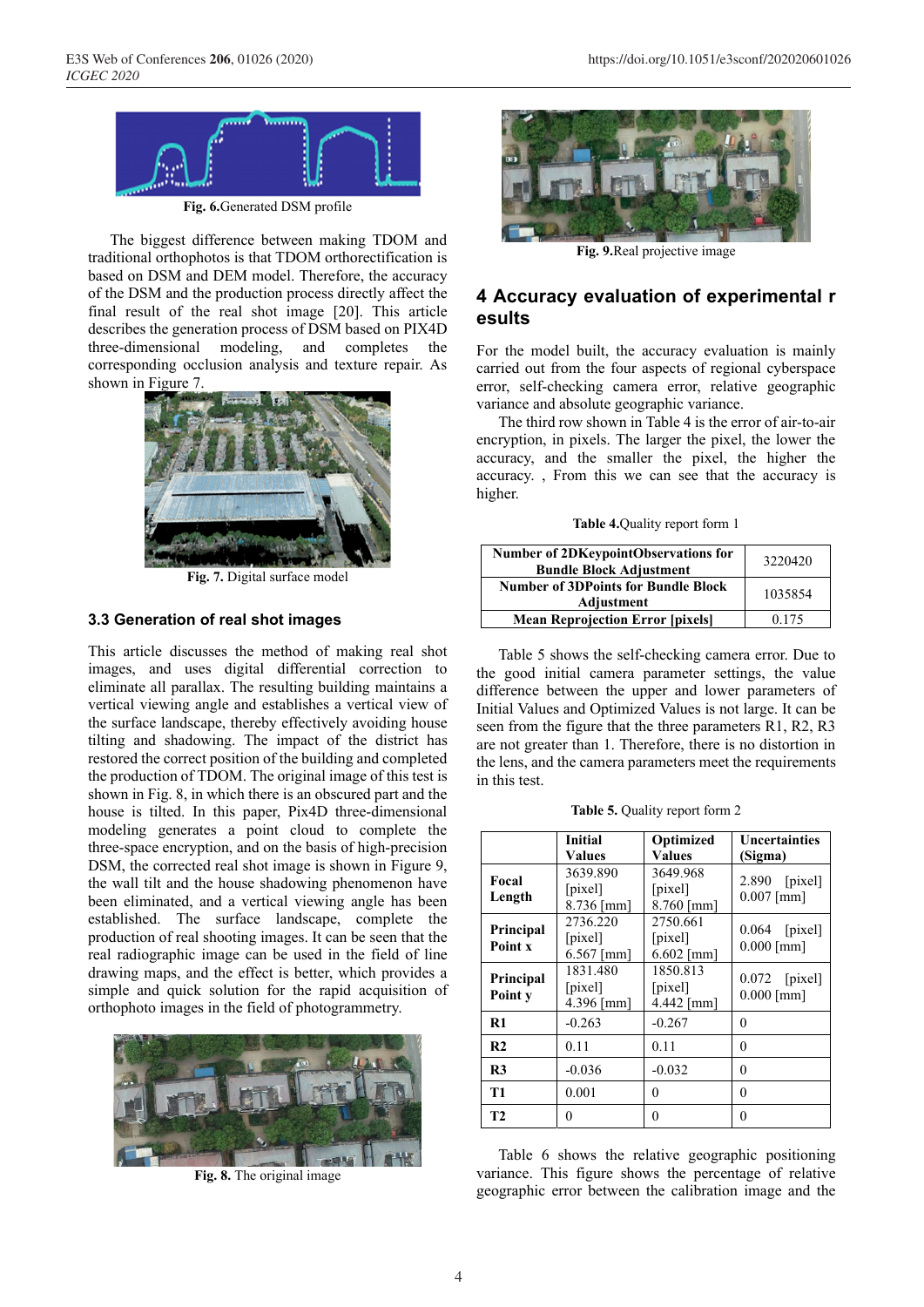geographic positioning. When the percentage of the image greater than 3 or less than -3 is too high, you need to verify whether you need to adjust the control point accuracy and geographic positioning of the image. It can be seen from the table that [-3, 3] is 100%, and the accuracy of the relative geographical position variance of this test meets the requirements.

|  | Table 6. Relative geolocation variance |  |
|--|----------------------------------------|--|
|  |                                        |  |

| <b>RelativeGeoloca</b> | <b>Images</b> | Images   | <b>Images</b> |
|------------------------|---------------|----------|---------------|
| tion Error             | $X[\%]$       | Y[%]     | $Z[\%]$       |
| $[-1.00, 1.00]$        | 100.00        | 100.00   | 100.00        |
| $-2.00, 2.00]$         | 100.00        | 100.00   | 100.00        |
| $[-3.00, 3.00]$        | 100.00        | 100.00   | 100.00        |
| MeanofGeolocat         | 5.000000      | 5.000000 | 10.000000     |
| ionAccuracy[m]         |               |          |               |
| Sigma of               |               |          |               |
| GeolocationAcc         | 0.000000      | 0.000000 | 0.000000      |
| uracy[m]               |               |          |               |

Table 7 shows the absolute geographic positioning variance. The geographical position error is the difference between the initial image and the calculated image, where the minimum error and the maximum error are within 1.5 times. This figure shows that this test meets the accuracy requirements.

|  | Table 7. Absolute geolocation variance |  |
|--|----------------------------------------|--|
|  |                                        |  |

| Min<br>Error<br>[m] | MaxE<br>rror<br>[m] | Geolocati<br>Error<br>0n<br>$X[\%]$ | Geolocati<br>Error<br>on<br>Y[%] | Geolocati<br>on Error<br>$Z[\%]$ |
|---------------------|---------------------|-------------------------------------|----------------------------------|----------------------------------|
|                     | $-15.00$            | 0.00                                | 0.00                             | 0.00                             |
| $-15.00$            | $-12.00$            | 0.00                                | 0.00                             | 0.00                             |
| $-12.00$            | $-9.00$             | 0.00                                | 0.00                             | 0.00                             |
| $-9.00$             | $-6.00$             | 0.00                                | 0.00                             | 0.00                             |
| $-6.00$             | $-3.00$             | 0.00                                | 0.00                             | 0.00                             |
| $-3.00$             | 0.00                | 54.95                               | 52.20                            | 53.30                            |
| 0.00                | 3.00                | 45.05                               | 47.80                            | 46.70                            |
| 3.00                | 6.00                | 0.00                                | 0.00                             | 0.00                             |
| 6.00                | 9.00                | 0.00                                | 0.00                             | 0.00                             |
| 9.00                | 12.00               | 0.00                                | 0.00                             | 0.00                             |
| 12.00               | 15.00               | 0.00                                | 0.00                             | 0.00                             |
| 15.00               |                     | 0.00                                | 0.00                             | 0.00                             |
| Mean[m]             |                     | 0.000000                            | 0.000000                         | 0.000001                         |
| Sigma [m]           |                     | 0.038905                            | 0.044081                         | 0.133323                         |
| <b>RMSError</b> [m] |                     | 0.038905                            | 0.044081                         | 0.133323                         |

# **5 Conclusions and prospects**

This paper takes Zhanwei New Village in Hongshan District, Wuhan City, Hubei Province as the research object, uses DJI drone to select the snake-shaped flight and aerial photography data, and arranges the corresponding image control points on the ground to complete the image collection. In this experiment, after the data collection was completed, a three-dimensional model was constructed based on PIX4D to generate a point cloud and complete three-space encryption. Then,

the occlusion analysis and texture repair were performed on the occlusion part of DSM, and the principle of digital differentiation was corrected based on high-precision DSM Eliminate the relevant parallax, and finally complete the production of real shot images. This experiment has further expanded the application field of drones, providing a quick, simple and low-cost method for the production of real shot images.

### **References**

- 1. D.R. Li, M. Wang, J. Pan., F. Hu, Concept, principle and realization of seamless stereoscopic orthography database. Journal of wuhan university (information science edition), **11**:950-954.(2007)
- 2. J.X. Zhang, J.X. Lin, Y.H. Zhang, W.L. Meng, Production of orthography without DEM support. Journal of remote sensing, **3**:202-207.(2000)
- 3. F. Deng, P.L. Li, Y.X. Kan, J.H. Kang, F. Wan, A screening detection method in the production of true projective image of integral projection of digital architectural model. Journal of wuhan university (information science edition), **42(01)**:97-102.(2017)
- 4. J.Q. Zhang, B. Xu, M.W. Sun, Y. Zhang, Production of real projective images by triangulation screening. Journal of wuhan university (information science edition), **37(03)**: 326-329.(2012)
- 5. D.L. Ma, J. Cui, N. Ding, J.W. Wang, The invention relates to a digital orthophoto image making method. Science of Surveying and Mapping, **38(04)**:188-189+199. (2013)
- 6. P. Zhang, Discussion on the technology and problems of making digital orthophoto image. Bulletin of surveying and mapping, **10**:28-30.(2003)
- 7. J.Y. Yang, Y.S. Zhang, Q.F. Bao, X.L. Zou, Research on the detection method of occlusion area made by real projective image. Science of surveying and mapping, **36 (02)**:37-39.(2011)
- 8. X.W. Zhang, Research on real project-based image production based on uav image. China university of geosciences (Beijing), (2016)
- 9. X.M. Zhou, X.L. Meng, X.P. Zhang, Y.H. Mi, Method of constructing the true three-dimensional model of urban tilt photogrammetry. Science of surveying and mapping, **41 (09)**:159-163.(2016)
- 10. B.B. Fan, Q.S. Yang, Q. Bao, Z.P. Xu, Production and application evaluation of real projective image of 1∶ 1000 in the survey of village cadastral records. Bulletin of surveying and mapping, **10**:76-80.(2016)
- 11. X.L. Feng, K. Wang, L.M. Lou, Production of orthographic image of remote sensing image based on ERDAS. Remote sensing technology and application, **3**:176-179.(2003)
- 12. T. Xia, W.N. Yang, H.H. Liu, J.F. Wang, Extraction of relative DEM and orthophoto map by ASTER stereo image pair. Science of surveying and mapping, **3**:144-145+198.(2007)